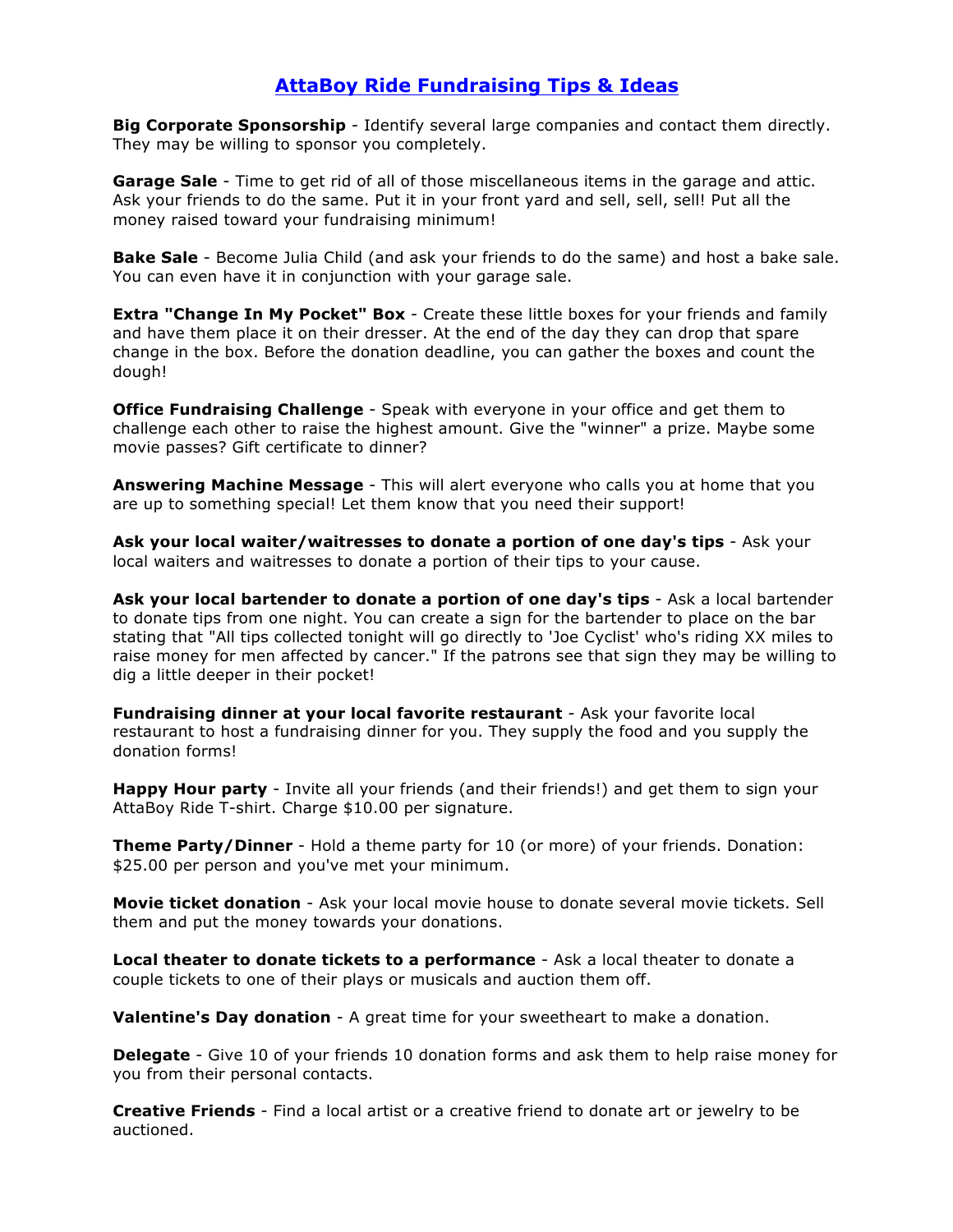**House Warming Party** - Are you moving anytime soon? If so, ask your friends to make a donation instead of purchasing a gift for your new place.

**Color Donation Forms** - Capture your recipient's attention. Send them in colored envelopes too. These will stand out among your friends' bills.

**Signing your Correspondence** - Get in the habit of signing your note cards, letters and emails with your name and your Rider/participant number. You will be surprised at how many people will ask you what that means.

**Business Cards** - Print up some inexpensive business cards (you can even do it on your own computer). Have all of the pertinent information on the card including your name, participant number, name of the event, and your address. Hand these out to everyone your meet!

**Travel Agency** - Do you always make your travel plans through the same agency? Ask them to donate a travel voucher. You can auction it off at one of your parties.

**Doctor / Therapist / Veterinarian / Insurance Agent** - Ask him/her to make a check out for you instead of the other way around!

**Dentist** - Hopefully you won't have to pull teeth to get him/her to help you out a little!

**Chiropractor** - They have cracked your back. Now ask them to crack open their checkbook and make a donation.

**Yoga Instructor** - You have bent over backwards for them ... now it is their turn to do the same for you!

**Radio Station** - Call your favorite radio station and ask them to make an announcement on the air. They may even interview you. Donations can be sent directly to the Ride office.

**Gym** - Ask your gym to place a Donation Jar at the front desk! Leave a stack of donation forms at the counter, too.

**Spinning Class** - Have a stack of donation forms with you and ask your spinning instructor to make an announcement in class.

**Hair Salon** - Ask your barber or hairdresser to donate \$2.00 from every haircut they complete during the weekend.

**Picnics** - National holiday picnics are a great place to raise some money!

**Mow-a-thon** - Get your kids involved in this weekend activity. Check ahead of time with all your neighbors and ask them if you can mow their lawn for \$50.00.

**Neighbor** - Write to all your neighbors on your block (or in your building). Attach a letter stating what you're training for and ask them to make a donation.

**Free Rent!** - Ask your landlord to donate one-month's rent to the cause! (You never know).

**Garden Tour** - Check with a local historical society to see if they would sponsor a garden tour of one or several homes in your area. Promote the event in local newspapers.

**Meet the Press** - Does your company distribute a newsletter? Does your company have an intranet message board? Take advantage of these! It's a perfect way to get the word out.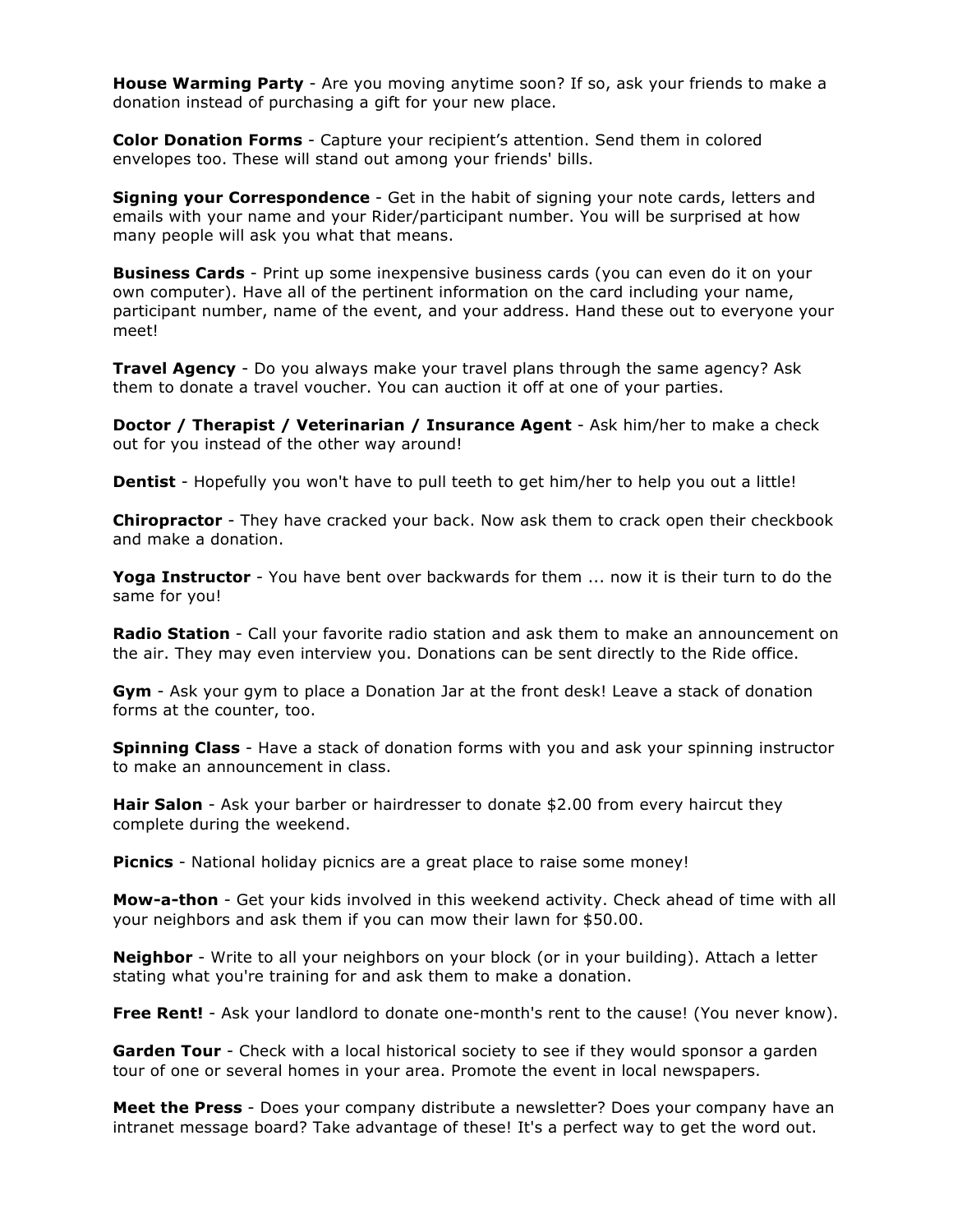**House sit** - Friends going out of town for a while? Maybe they will pay you to watch their place.

**Neighborhood Chores** - Are you a Mr. or Ms. Fix-it? A lot of your neighbors would probably rather pay you than someone else. Place signs around your neighborhood advertising your services (i.e. watering gardens, cleaning roof gutters, sweeping the driveway, fixing an easy plumbing problem, painting a room, etc.)

**Karaoke Night** - Who cares if you can't carry a tune. Spend a Friday night at a Karaoke Bar and sing your guts out! Have the announcer tell the crowd that you're singing for donations!

**Talented Friends** - Is there a little piano bar in your neighborhood? Do you have a talented piano-playing friend? Ask the owner to let you host a cocktail/piano fundraiser. Charge anyone who attends and let them know that it's a benefit for the AttaBoy Ride.

**ebay.com** - Remember the garage sale idea? Auction off the remaining items on Ebay.com. Or try craigslist.com as well!

**Company Vacation Days** - Ask your boss or human resources director if they can swap one of your vacation days for a day's pay.

**Sell Spokes** – Sell the "adoption" of 25 bicycle spokes for \$10.00 each.

**In memory of...** - If you are riding in memory of a loved one, include a picture of them on your donation letter, on posters, etc.

**Game night** - Get out those board games and start playing! Break into teams and let the fun begin.

**Host a poker game** - Call your serious (or not so serious) card-playing friends and invite them over for poker night.

**Bowling Nights** - Plan a fun night of bowling at the local alley. Ask the owner to waive the fees and you can collect that money and apply it to your campaign.

**Used book sale** - Old books sitting in the attic collecting dust? Ask your friends, family and neighbors to donate whatever they've have and host a book sale in your front yard. Wear your AttaBoy Ride t- shirt and put up some signs so people will know where the money is going.

**Local Stores** - Ask a local store manager what the hot selling item is these days and whether or not they would be willing to donate a % of sales from that particular item to you.

**Curse Jar** - Place a Curse Jar in your office and whenever someone says a bad word they have to open up their wallet, grab a dollar and put it in the jar.

**Dress Down Day** - Ask your company to allow an official AttaBoy Ride Dress Down Day. For the privilege of dressing down, employees donation \$10.00 (or more) towards the Ride.

**Company Grants** - Find out if your company offers grants to employees who volunteer their time for charitable causes. If so, you can volunteer your time at the AttaBoy Ride office and get paid grant money for the work. You may need a letter from us stating that you'll be volunteering in the office and we'd be happy to make that happen.

**Church Bulletin** - Place an advertisement in your church bulletin letting the congregation know what you're up to!